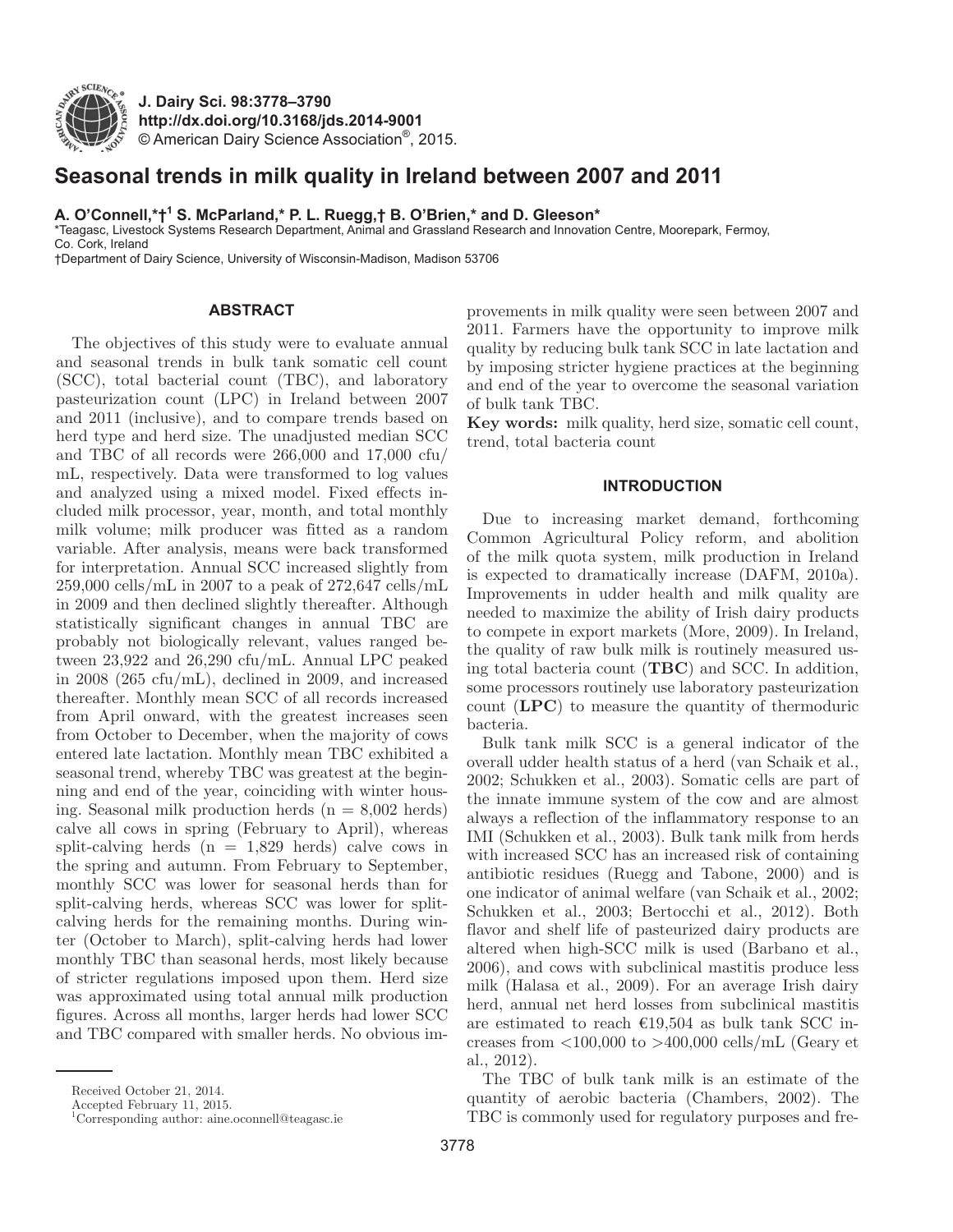quently by milk processors to help determine the milk price received by producers (Hayes et al., 2001). Bulk tank TBC is a comprehensive reflection of the hygienic conditions of the herd and can be influenced by teat preparation, prevalence of IMI in the herd, sanitation of milking equipment, and milk storage temperature (Hayes et al., 2001; Chambers, 2002; Ruegg and Reinemann, 2002).

The LPC is used to quantify thermoduric bacteria in milk and is often used as an indicator of milking equipment sanitation. A high LPC can indicate chronic cleaning failure (Jayarao and Wolfgang, 2003; Pantoja et al., 2009). An LPC <200 cfu/mL is considered normal, whereas  $LPC < 10$  cfu/mL indicates excellent equipment hygiene (Ruegg and Reinemann, 2002).

The European Union (**EU**) imposes a regulatory limit on bulk tank milk of  $\langle 400,000 \rangle$  SCC cells/ mL (geometric average over a period of 3 mo, with at least 1 sample a month) and <100,000 TBC cfu/ mL (geometric average over a period of 2 mo, with at least 2 samples a month; EEC, 1992, Council Directive 92/46/EEC). When regulatory standards for bacterial counts are met, pasteurization of raw milk is highly effective in destroying foodborne pathogens (Ruegg, 2003). Currently, the EU does not specify a regulatory threshold for LPC but some processors have adopted a penalty when values exceed 1,000 cfu/mL. Some Irish milk processors have financial incentives for farmers to produce milk with bulk tank  $SCC < 200,000$  cells/ mL, TBC  $\langle 30,000 \text{ cft/mL}$ , and LPC  $\langle 500 \text{ cft/mL} \rangle$ . Previous analyses of bulk tank milk quality trends in Ireland (Berry et al., 2006) have shown that farmers are unable to maintain SCC of bulk milk  $\langle 250,000 \text{ cells} / \rangle$ mL, particularly toward the end of seasonal lactation periods (November to December).

Most Irish dairy herds rely on grass as the primary nutrient source for their cattle (Dillon et al., 1995). Milk production in Ireland is predominantly based on seasonal calving, whereby farmers calve all their cows in spring (February to April) to coordinate peak milk production with periods of peak grass growth. However, to maintain the fresh milk supply, a small proportion of cows are calved in the autumn. Herds that calve cows in both spring and autumn are referred to as split-calving herds. Differences in milk quality between seasonal and split-calving herds have not been previously described.

Average herd size in Ireland tripled between 1985 and 2010 (Dillon, 2011) and is expected to continue to increase. The average herd size in Ireland is 58 cows, and 11.25% of farmers have herds with more than 100 cows (Central Statistics Office; CSO, 2012). Facilities and management practices often differ based on herd size and have been associated with differences in bulk milk SCC. A Wisconsin study demonstrated that smaller dairy herds had significantly greater SCC and TBC compared with larger herds (Rodrigues et al., 2005). However, for Irish dairy herds, inconsistent associations of herd size with milk quality have been reported (Berry et al., 2006; Archer et al., 2013).

The objectives of this study were to assess trends in bulk tank SCC, TBC, and LPC in Irish dairy herds between 2007 and 2011 and to compare trends based on milk herd type and herd size.

## **MATERIALS AND METHODS**

#### *Data*

The complete data set (combined data set) was supplied by 9 milk processors in Ireland and consisted of bulk tank SCC and TBC obtained from January 2007 through December 2011. Depending on processor, SCC was evaluated using Fossomatic (Foss Electric, Hillerød, Denmark) or Somacount (Bentley Instruments, Chaska, MN) instruments. Different procedures to measure TBC were used among processors and included the Thompson plate loop method (Thompson et al., 1960), Petrifoss SPC (Foss Electric), and the Bactoscan machine (Foss Electric). The Bactoscan IBC (individual bacteria count) values were converted to colony-forming unit values by the processors before supplying the data. The Department of Agriculture is responsible for ensuring that all conversions are the same across milk processors (DAFM, 2011). Frequency of SCC and TBC testing per month differed depending on processor and ranged between 4 and 10 times for SCC and between 2 and 4 times for TBC. Data for LPC were provided by one processor from 2007 to 2011 inclusive, and were evaluated using the Petrifoss SPC (Foss Electric) with a minimum detection limit of 10 cfu/mL.

Five milk processors provided monthly data for each of their herds that included total monthly milk volume and monthly mean values for SCC and TBC. The remaining 4 processors provided daily milk collection data for each herd that included the date of milk collection, milk volume, SCC, and TBC. For data obtained from these processors, daily milk volume was summed for each month, and monthly averages were calculated for TBC and SCC for each herd.

Values for SCC that were  $\langle 20,000 \text{ cells/mL} \rangle$  were removed. Any TBC values that were  $\langle 1,500 \text{ cfu/mL} \rangle$ or  $>10$  million cfu/mL (values outside of the operating range of the Bactoscan) were also removed. Records with monthly milk volume  $\langle 227.5 \text{ L}$  (the minimum milk volume collected by milk processors in Ireland) were also removed. Herds that supplied milk for less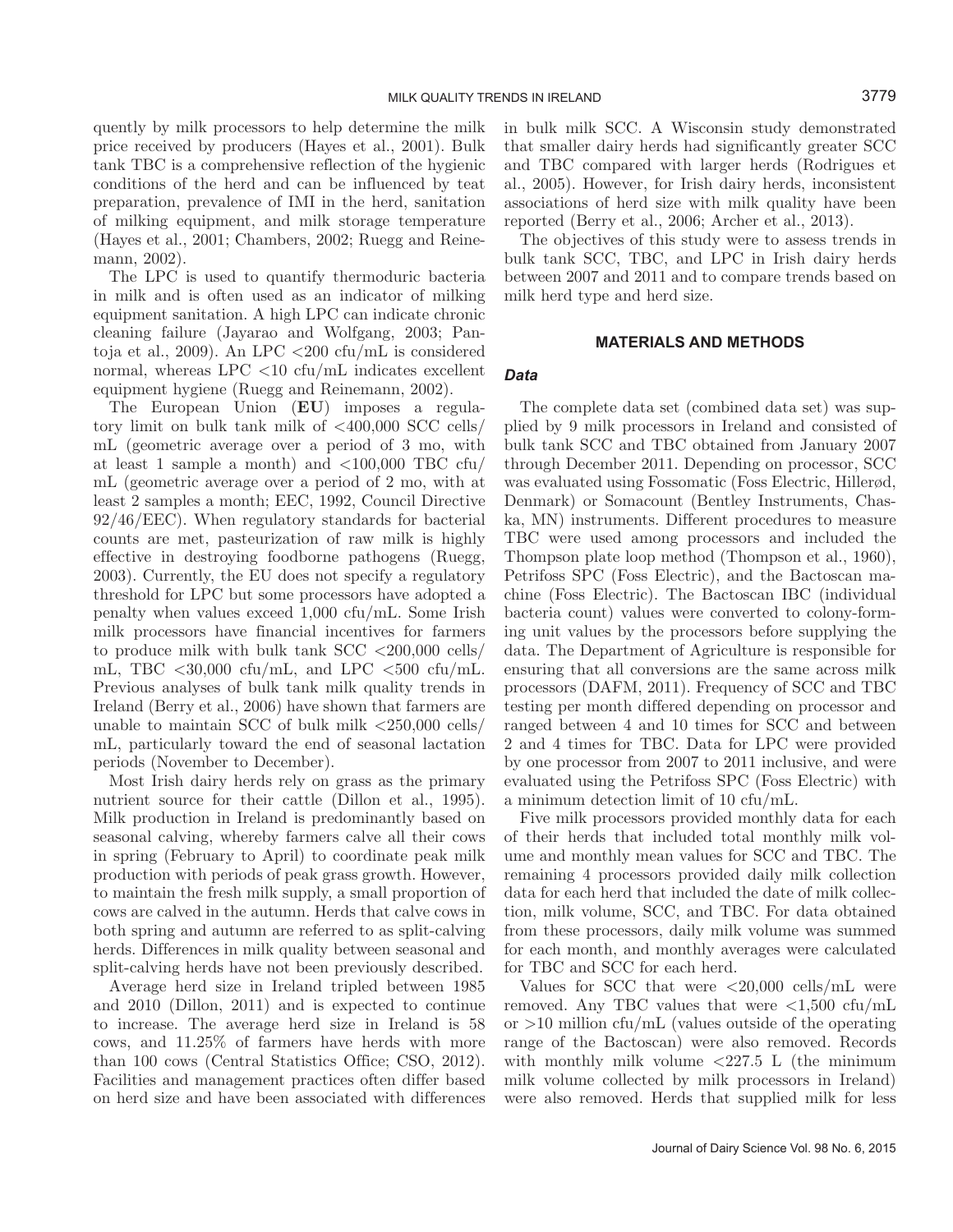than 6 mo/yr or were not included in all years of the study were also excluded. The distributions of monthly arithmetic means for SCC, TBC, and LPC values were positively skewed and so, to improve the normality of the distributions, the monthly means were transformed to base 10 logs.

#### *Comparison of Herd Types*

To compare data between herd types, herds were categorized as seasonal or split calving based on their annual calving patterns. Seasonal herds calved all cows between February and April and were defined as herds in which peak milk production occurred in May or June and exceeded the herd's minimum monthly milk production in the herd-year by >700%. To achieve yearround fresh milk supply, split-calving herds milk 2 calving cohorts. The spring cohort is calved from February to April and the winter cohort is calved from August onward. Split-calving herds were defined as herds that supplied milk throughout December and January and had peak milk production that exceeded herd minimum milk production for any month by <300%. Herds could be identified as seasonal or split calving for one or more years. Herds that did not meet the criteria for either seasonal or split calving for any year and herds that met both seasonal and split-calving criteria across different years were excluded.

#### *Herd Size*

Cow numbers per herd were not available; therefore, herd-size quartiles were estimated based on total annual milk volume. Milk yield was assumed to be 4,562 kg/cow per year (ICAR, 2009). Threshold values used to categorize herds into size quartiles were  $\langle 162,881 \rangle$ L/yr (herd size 1, <36 cows), 162,881 to 252,735 L/ yr (herd size 2, 36–55 cows), 252,736 to 366,764 L/yr (herd size 3, 56–80 cows), and  $>$ 366,764 L/yr (herd size  $4, >80 \text{ cows}.$ 

## *Statistical Analysis*

Monthly and annual least squares means for each response variable were calculated using the HPMIXED procedure in SAS 9.3 (SAS Institute, 2011). Response variables were  $Log_{10}$  SCC,  $Log_{10}$  TBC, and  $Log_{10}$  LPC. The fixed effects of processor (1 to 9), year (2007 to 2011), month (January to December) and monthly volume on monthly and annual mean SCC and TBC were assessed in 2 separate models using the combined data set. Fixed effects of year, month, and milk volume on annual and monthly LPC were analyzed using data supplied by one processor. Milk producer was included as a random effect in all models.

The combined data set was also used to analyze the effect of herd size on monthly SCC and TBC. Fixed effects included in the models included processor, year and month and the interaction between herd size and month. Milk producer was included as a random effect.

The general mixed model used in all analyses was as follows (volume was not included when assessing the effect of herd size on monthly SCC and TBC):

$$
Y = \mu + PR + YR + MO + VOL + Product + e,
$$

where  $y = Log_{10} \text{SCC}$ ,  $Log_{10} \text{TBC}$ , or  $Log_{10} \text{LPC}$ ; PR  $=$  fixed effect of each individual processor;  $YR =$  fixed effect of year;  $MO = fixed$  effect of month;  $VOL =$ fixed effect of the volume of milk supplied each month; Producer  $=$  random effect of milk producer; and  $e =$ residual component.

Herds identified as either seasonal or split calving from the combined data set were used to investigate the effect of herd type on monthly SCC and TBC. Fixed effects were processor, year, month, and milk volume; milk producer was included as a random effect; and the interaction between herd type and month was included in these models.

#### **RESULTS**

After editing, the combined data set included 589,207  $Log_{10}$  SCC, 527,616  $Log_{10}$  TBC, and 200,883  $Log_{10}$  LPC across 54,095 herd-years, representing 10,819 herds. A total of 63,658, 58,222, and 13,235 records of  $Log_{10}$ SCC,  $Log_{10}$  TBC, and  $Log_{10}$  LPC, respectively, were excluded. Almost 10% of the original records were removed (Table 1). Deletions due to minimal milk volume and outliers were minimal (Table 1). Only 46 records had a monthly mean SCC <20,000 cells/mL, of which 30 records had an SCC value of 0 cells/mL and the remaining 16 values had a value between 9,000 and 19,000 cells/mL.

Most records were excluded because herds did not supply milk for at least 6 mo per year or the herd was not present in all years (Table 1). In total, 3,878 herds were removed from the data set, of which 3,114 herds were removed for inconsistent supply. The number of milk producers that did not supply milk for all years of the study was 1,409, whereas the number of milk producers that did not supply for at least 6 mo in each year was 1,705. Of those 1,705 milk producers, only 363 milk producers supplied milk for all 5 yr. Of those 3,114 milk producers that were removed for inconsistent supply, 1,767 milk producers that supplied milk in 2007 did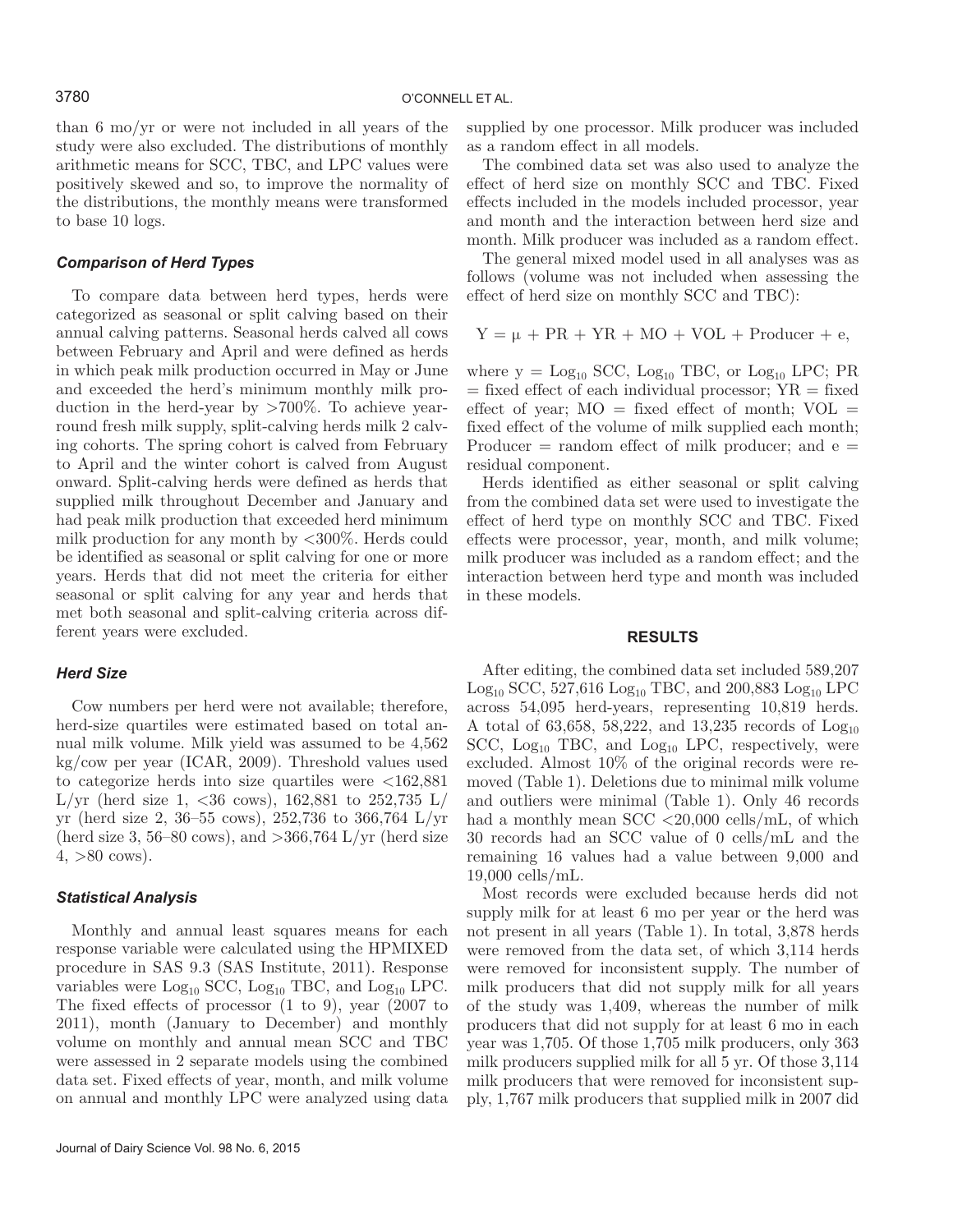| ¢<br>ō                                                                                                                            |                    |
|-----------------------------------------------------------------------------------------------------------------------------------|--------------------|
| くりく                                                                                                                               |                    |
|                                                                                                                                   |                    |
|                                                                                                                                   |                    |
|                                                                                                                                   |                    |
|                                                                                                                                   |                    |
|                                                                                                                                   |                    |
| and and                                                                                                                           |                    |
|                                                                                                                                   |                    |
| i                                                                                                                                 |                    |
| J<br>mar new                                                                                                                      |                    |
| $\frac{1}{2}$                                                                                                                     |                    |
|                                                                                                                                   |                    |
| i                                                                                                                                 |                    |
| l                                                                                                                                 |                    |
| .<br>Contractor<br>$\begin{array}{c}\n1 \\ 1 \\ 2\n\end{array}$                                                                   |                    |
|                                                                                                                                   |                    |
|                                                                                                                                   |                    |
| $\ddot{\cdot}$<br>money and so seemed<br>֖֖֖֖֖֖֖֖֖֖֖֧֖֧֖֧֪֧֖֧֪֪֪֪֪֧֪֪֪֪֪֪֪֪֪֪֪֪֪֪֪֪֧֚֚֚֚֚֚֚֚֚֚֚֚֚֚֚֚֚֚֚֚֚֚֚֚֚֚֬֝֓֬֓֞֓֞֝֬֓֞֝֬<br>l |                    |
| ;                                                                                                                                 |                    |
|                                                                                                                                   |                    |
| Ï                                                                                                                                 |                    |
| ł                                                                                                                                 |                    |
| I<br> <br>                                                                                                                        |                    |
|                                                                                                                                   |                    |
| $\overline{a}$                                                                                                                    |                    |
| i<br>i                                                                                                                            |                    |
| j                                                                                                                                 |                    |
|                                                                                                                                   |                    |
| an only the second in .                                                                                                           |                    |
|                                                                                                                                   |                    |
| ê                                                                                                                                 |                    |
| F<br>C<br>É                                                                                                                       |                    |
|                                                                                                                                   |                    |
|                                                                                                                                   |                    |
| nus<br>.                                                                                                                          |                    |
| <b>TO FOR BOOT</b>                                                                                                                |                    |
|                                                                                                                                   |                    |
|                                                                                                                                   |                    |
|                                                                                                                                   |                    |
|                                                                                                                                   |                    |
|                                                                                                                                   |                    |
|                                                                                                                                   |                    |
|                                                                                                                                   |                    |
| S<br>C<br>C                                                                                                                       |                    |
| j                                                                                                                                 |                    |
| ا<br>آ                                                                                                                            |                    |
| i<br>i                                                                                                                            |                    |
| ł<br>l                                                                                                                            |                    |
| Contains and<br>ś                                                                                                                 |                    |
| į                                                                                                                                 |                    |
| i<br>ī                                                                                                                            |                    |
| Ï                                                                                                                                 |                    |
| こくへい<br>î<br>ı                                                                                                                    |                    |
| Ì                                                                                                                                 |                    |
| $\frac{1}{2}$<br>l                                                                                                                |                    |
| ׇ֚֘֡                                                                                                                              |                    |
|                                                                                                                                   |                    |
|                                                                                                                                   |                    |
|                                                                                                                                   |                    |
|                                                                                                                                   | $\frac{1}{2}$<br>I |
|                                                                                                                                   |                    |
|                                                                                                                                   |                    |
|                                                                                                                                   | l                  |
| j<br>j                                                                                                                            | ¢                  |
|                                                                                                                                   |                    |
|                                                                                                                                   |                    |
|                                                                                                                                   |                    |
|                                                                                                                                   |                    |
|                                                                                                                                   |                    |
|                                                                                                                                   | ĺ                  |
|                                                                                                                                   |                    |
|                                                                                                                                   |                    |
|                                                                                                                                   |                    |
|                                                                                                                                   |                    |
|                                                                                                                                   |                    |
|                                                                                                                                   |                    |
| j<br>j                                                                                                                            | Ц                  |

|                |            | of records<br>Initial no.                             | Removed for<br>volume |         |                                                                                                  | Removed as outliers                                                               |                                                                           |                                                          | to inadequate years<br>Removed due<br>and months <sup>2</sup> | Total remaining<br>records |                                                                                 | removed<br>Percent                   |     |
|----------------|------------|-------------------------------------------------------|-----------------------|---------|--------------------------------------------------------------------------------------------------|-----------------------------------------------------------------------------------|---------------------------------------------------------------------------|----------------------------------------------------------|---------------------------------------------------------------|----------------------------|---------------------------------------------------------------------------------|--------------------------------------|-----|
| Processor      | <b>SCC</b> | TBC                                                   | <b>SCC</b>            | TBC     | ${<}20,\!000$ cells/mL<br>SCC                                                                    | $\begin{array}{c} \mathrm{TBC} \\ < 1,500 \\ \mathrm{ch}/\mathrm{mL} \end{array}$ | TBC > 10<br>$\times~10^6$ cfu/mL                                          | <b>SCC</b>                                               | TBC                                                           | <b>SCC</b>                 | TBC                                                                             | <b>SCC</b>                           | TBC |
|                | 13,272     | 13,240                                                |                       |         |                                                                                                  |                                                                                   |                                                                           | 878                                                      | 850                                                           |                            | 12,371                                                                          |                                      |     |
|                | 12,781     | 12,748                                                |                       |         | ¢<br>J                                                                                           |                                                                                   |                                                                           | 849                                                      | 844                                                           | $12,372$<br>$11,919$       | 11,898                                                                          |                                      |     |
|                | 146,149    | 44,270                                                |                       |         | 26                                                                                               | 293                                                                               |                                                                           |                                                          |                                                               | 124,510                    |                                                                                 | 5 7 8 9 9 9 7 7<br>8 9 9 9 9 9 9 9 9 |     |
|                | 237,768    | 72,970                                                |                       | 237     |                                                                                                  |                                                                                   | 28                                                                        | $\begin{array}{c} 21,613 \\ 15,181 \\ 9,390 \end{array}$ | $\begin{array}{c} 21,299 \\ 10,223 \\ 9,390 \end{array}$      | 221,981                    | $\begin{array}{c} 122,678 \\ 162,475 \\ 60,062 \\ 87,904 \\ 16,538 \end{array}$ |                                      |     |
|                | 69,755     | 69,755                                                | 303                   | 303     |                                                                                                  |                                                                                   |                                                                           |                                                          |                                                               |                            |                                                                                 |                                      |     |
|                | 98,453     | 98,453                                                | 205                   | 205     |                                                                                                  |                                                                                   |                                                                           |                                                          | 10,337                                                        | $\frac{60,062}{87,911}$    |                                                                                 |                                      |     |
|                | 17,570     | 17,511                                                |                       |         |                                                                                                  |                                                                                   |                                                                           | 10,337<br>954                                            | 952                                                           | 16,573                     |                                                                                 |                                      |     |
|                | 22,235     | 22,235                                                |                       |         |                                                                                                  |                                                                                   |                                                                           |                                                          | $1,447$<br>$1,596$                                            |                            | 20,681                                                                          | 0.7                                  | 0.7 |
|                | 34,882     | 34,656                                                |                       |         |                                                                                                  |                                                                                   |                                                                           | $1,447$<br>$1,616$                                       |                                                               | 20,681<br>33,198           | 33,009                                                                          |                                      |     |
| $_{\rm Total}$ | 652,865    | 585,838                                               | 1.347                 | 43<br>Ó |                                                                                                  | 308                                                                               | 33                                                                        | 32,265                                                   | 56,938                                                        | 589,207                    | 527,616                                                                         |                                      |     |
|                |            | Records from milk producers that had fewer than 6 mo- |                       |         | Records with a milk volume $\langle 227.5 \rangle$ L; detection for outlier was 20,000 cells/mL. |                                                                                   | of records each year or that were not present for all years of the study. |                                                          |                                                               |                            |                                                                                 |                                      |     |

not supply milk in 2011 and it is assumed that they left dairying. The remaining 1,347 either entered dairying or supplied milk inconsistently between 2007 and 2011. Trends for SCC and TBC for the removed herds were identical but annual and monthly means were between 50,000 and 100,000 cells/mL greater for SCC and between 2,500 and 7,000 cfu/mL greater for TBC than the herds included in this analysis (data not shown).

Of the remaining 10,819 herds, 8,002 and 1,829 were categorized as seasonal and split-calving herds, respectively. A total of 988 herds did not meet the criteria for seasonal or split for any year, whereas 895, 1,221, 1,710, 2,887, and 4,106 herds were categorized as seasonal or split for 1, 2, 3, 4, and all years, respectively.

## *Milk Supply*

During the study, milk production in the combined data set declined from 3.02 billion liters in 2007 to 2.96 billion liters in 2009 and then increased to 3.32 billion liters in 2011 (data not shown). As defined, seasonal herds had a distinct peak of milk supply during the summer months (May, June, and July), whereas splitcalving herds had a steadier supply of milk across the year and a less-pronounced peak during summer months.

## *SCC*

> For the combined data set, the overall unadjusted mean and median SCC were 298,415 and 266,000 cells/ mL, respectively. Of all monthly average SCC in the combined data set, 25% were <192,000 cells/mL and  $10\%$  were  $>486,000$  cells/mL (Table 2). Similar distributions of SCC for the seasonal and split-calving herds were observed. Although the split-calving data set had a slightly greater median SCC, the range between the minimum and 90th percentile (399,000 cells/mL) was less than that in the seasonal data set (463,000 cells/ mL).

> For the combined data set, small differences (*P* < 0.01) in annual SCC were identified for all adjacent years. Annual mean SCC increased from 2007 (259,000 cells/mL), peaked in 2009 (272,647 cells/mL), and then declined to 244,399 cells/mL in 2011 ( $P < 0.01$ ; data not shown).

> Except for the months of April and May and November and December, monthly mean SCC for adjacent months were different  $(P < 0.01)$ . Monthly SCC declined from January (273,779 cells/mL) until April (226,777 cells/mL) and then gradually increased for the remainder of the year (Figure 1). Peak SCC occurred in December (331,436 cells/mL). The greatest monthly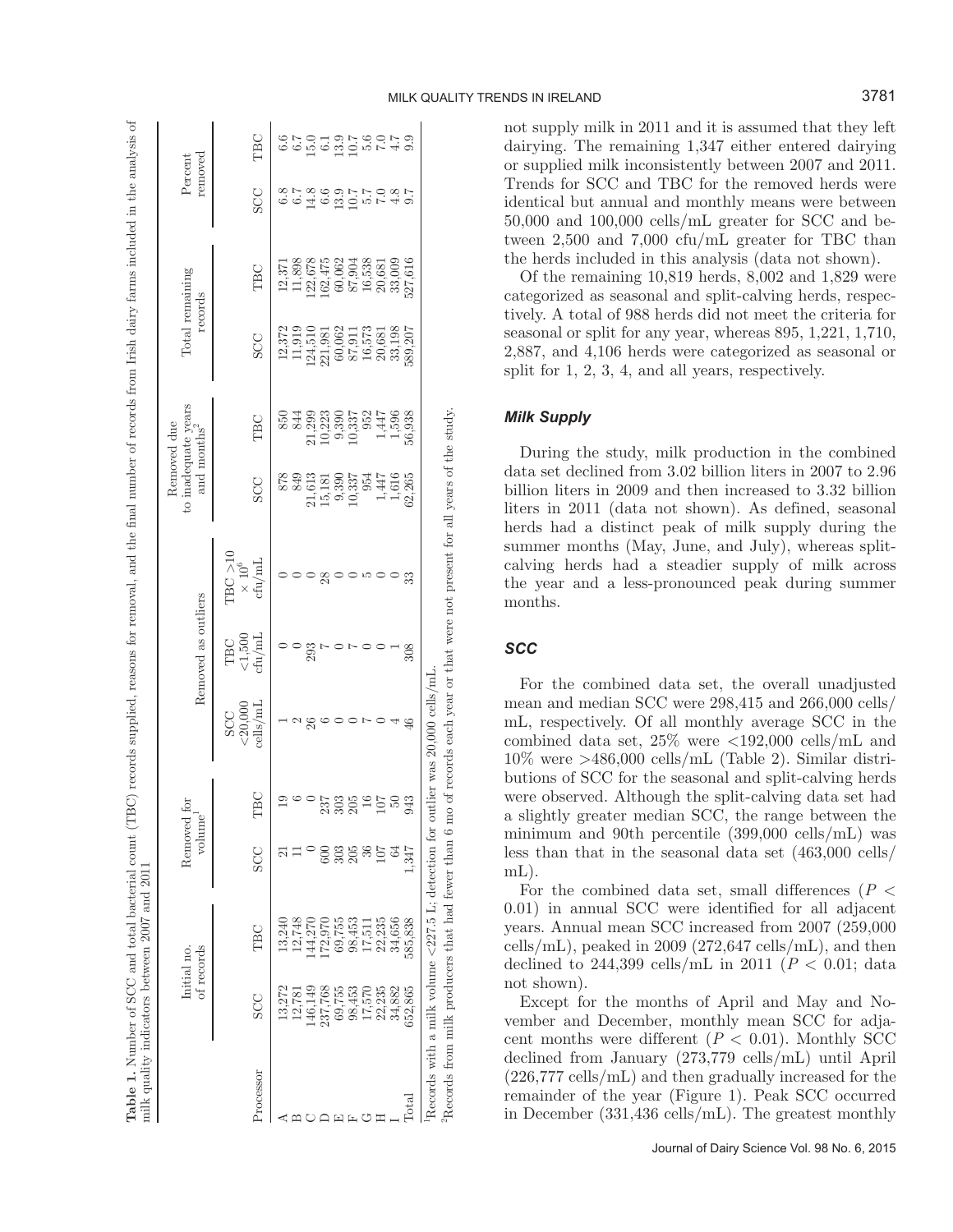| 3782                                                                                                                                              |            |                                |                  |                                                           |                           |                |                                                           |                      |               |                 |         |                                                                                                                                                                                                                                                                                                                                                         |  | O'CONNELL ET AL.<br>increas                                                                            |
|---------------------------------------------------------------------------------------------------------------------------------------------------|------------|--------------------------------|------------------|-----------------------------------------------------------|---------------------------|----------------|-----------------------------------------------------------|----------------------|---------------|-----------------|---------|---------------------------------------------------------------------------------------------------------------------------------------------------------------------------------------------------------------------------------------------------------------------------------------------------------------------------------------------------------|--|--------------------------------------------------------------------------------------------------------|
|                                                                                                                                                   |            | 90th                           |                  | 486,004<br>483,000                                        | 420,000                   |                | $\begin{array}{c} 50,000 \\ 51,000 \\ 41,500 \end{array}$ |                      |               |                 | 1,360   |                                                                                                                                                                                                                                                                                                                                                         |  | $\text{cells}/\text{n}$<br>Comp                                                                        |
|                                                                                                                                                   |            | 75th                           |                  | 363,998<br>354,000                                        | 347,000                   |                | $\begin{array}{c} 30,000 \\ 30,000 \\ 25,000 \end{array}$ |                      |               |                 | 390     | 8,002 herds); split-calving                                                                                                                                                                                                                                                                                                                             |  | Exce<br>(P)<br>$\rm ent$<br>and                                                                        |
|                                                                                                                                                   | Percentile | 50th                           |                  | 266,000<br>258,000                                        | 273,000                   |                | $\begin{array}{c} 17,000 \\ 16,500 \\ 15,000 \end{array}$ |                      |               | 170             |         |                                                                                                                                                                                                                                                                                                                                                         |  | month<br>pared<br>for sea<br>2A). N                                                                    |
|                                                                                                                                                   |            | 25th                           |                  | $\frac{192,000}{185,000}$<br>$\frac{185,000}{207,000}$    |                           |                | $10,000$<br>$10,000$                                      |                      | 9,000         | $110$           |         |                                                                                                                                                                                                                                                                                                                                                         |  | Decem<br>of spli<br>$mL$ ). $\lceil$                                                                   |
|                                                                                                                                                   |            | 10th                           |                  | $139,000$<br>$133,000$<br>$157,250$                       |                           |                | $6,000$<br>$6,000$<br>$6,000$                             |                      |               | 60              |         |                                                                                                                                                                                                                                                                                                                                                         |  | $\overset{(219,5)}{(271,3)}$<br><b>TBC</b>                                                             |
|                                                                                                                                                   |            | Minimum                        |                  | $\begin{array}{c} 20,000 \\ 20,000 \\ 21,000 \end{array}$ |                           |                | $\frac{1,500}{1,500}$                                     |                      |               | $\overline{10}$ |         |                                                                                                                                                                                                                                                                                                                                                         |  | The<br>bined<br>tively<br>10,000                                                                       |
|                                                                                                                                                   |            | Maximum                        |                  | $9,252,300$<br>$7,260,000$                                | 2,355,000                 |                | 9,839,000                                                 | 9,839,000            | 9,139,000     |                 | 58,740  |                                                                                                                                                                                                                                                                                                                                                         |  | distrib<br>herds<br>most 1<br>season<br>For                                                            |
|                                                                                                                                                   |            | Geometric<br>mean <sup>2</sup> |                  | 262,197<br>256,426                                        | 264,936                   |                | 17,680                                                    | $17,661$<br>$15,535$ |               | 227             |         |                                                                                                                                                                                                                                                                                                                                                         |  | $2008$ 8<br>differe<br>TBC <sub>v</sub><br>respec<br>across                                            |
|                                                                                                                                                   |            | Mean                           |                  | 298,415<br>295,546<br>286,607                             |                           |                | $\begin{array}{c} 30,343 \\ 30,480 \\ 24,336 \end{array}$ |                      |               | 678             |         |                                                                                                                                                                                                                                                                                                                                                         |  | A<br>$\begin{array}{ll}\n\text{Except} \\ \text{ber an}\n\end{array}$<br>month                         |
|                                                                                                                                                   |            | records<br>No. of              |                  | 589,207<br>307,819                                        | 77,948                    |                | 527,616                                                   | 300,009              | 42,316        |                 | 200,883 |                                                                                                                                                                                                                                                                                                                                                         |  |                                                                                                        |
|                                                                                                                                                   |            | Data set <sup>1</sup>          |                  | Combined                                                  | Split-calving<br>Seasonal |                | Combined                                                  | Seasonal             | Split-calving | LPC             |         |                                                                                                                                                                                                                                                                                                                                                         |  | the co $($ Janua<br>to 35,6<br>$C$ or cept in $(P < 0$<br>split ca be been<br>to Decherds of<br>were g |
| Table 2. Distribution of SCC, total bacteria count (TBC), and laboratory pasteurization count (LPC) of 10,819 Irish dairy farms from 2007 to 2011 |            | Item                           | $SCC$ (cells/mL) |                                                           |                           | $TBC$ (cfu/mL) |                                                           |                      |               | $LPC$ (cfu/mL)  |         | Combined data set represented 60% of the entire population of dairy herds ( $n = 10,819$ ); seasonal data set represented seasonal milk producers ( $n =$<br>data set represented herds that milk year round $(n = 1,829$ herds); LPC data were supplied by one processor<br><sup>2</sup> Geometric means were back-transformed from $Log_{10}$ values. |  | month<br>herds<br>$\frac{1}{\text{month}}$<br>The Iceason<br>$(16,09)$                                 |

increase in SCC occurred between October (279,254 cells/mL) and November (330,522 cells/mL).

## *Comparison of SCC Between Herd Types*

Except for January, monthly mean SCC were different (*P* < 0.01) between herds characterized as seasonal and split calving. From February until September, monthly SCC were greater for split-calving herds compared with seasonal herds. Monthly SCC were greater for seasonal herds for the remaining months (Figure 2A). Mean monthly SCC of seasonal herds peaked in December (402,346 cells/mL), whereas monthly SCC of split-calving herds peaked in August (307,893 cells/ mL). The lowest monthly mean SCC was seen in April (219,533 cells/mL) for seasonal herds and in November (271,393 cells/mL) for split-calving herds.

## *TBC*

The unadjusted mean and median TBC for the combined data set were 30,343 and 17,000 cfu/mL, respectively (Table 2). The 25th and 75th percentiles were 10,000 and 30,000 cfu/mL, respectively (Table 2). The distribution of TBC for the seasonal and split-calving herds was similar; however, the 90th percentile was almost 10,000 cfu/mL less for split-calving herds than for seasonal herds (Table 2).

For the combined data set, with the exception of 2008 and 2009, annual values for TBC were slightly different for all adjacent years  $(P < 0.01)$ . Mean annual TBC were 24,837 and 25,817 cfu/mL for 2007 and 2011, respectively. Very small changes in TBC were observed across the study period (data not shown).

A seasonal trend was observed for monthly TBC. Except for the months of April and May and November and December, monthly TBC values for adjacent months were different  $(P < 0.01)$ . Monthly means for the combined data set decreased from 36,325 cfu/mL (January) to 18,910 cfu/mL (May) and then increased to 35,686 cfu/mL in December (Figure 1).

*Comparison of TBC Between Herd Types.* Except in September, monthly mean TBC were different (*P* < 0.05) between herds characterized as seasonal or split calving. From January to March and from October to December, monthly TBC were greater for seasonal herds compared with split-calving herds. Monthly TBC were greater for split-calving herds for the remaining months (Figure 2B). Mean monthly TBC of seasonal herds peaked in January (35,156 cfu/mL), as did monthly TBC of split-calving herds (23,735 cfu/mL). The lowest monthly mean TBC was seen in May for seasonal herds (15,399 cfu/mL) and split-calving herds  $(16,099 \text{ cftu/mL}).$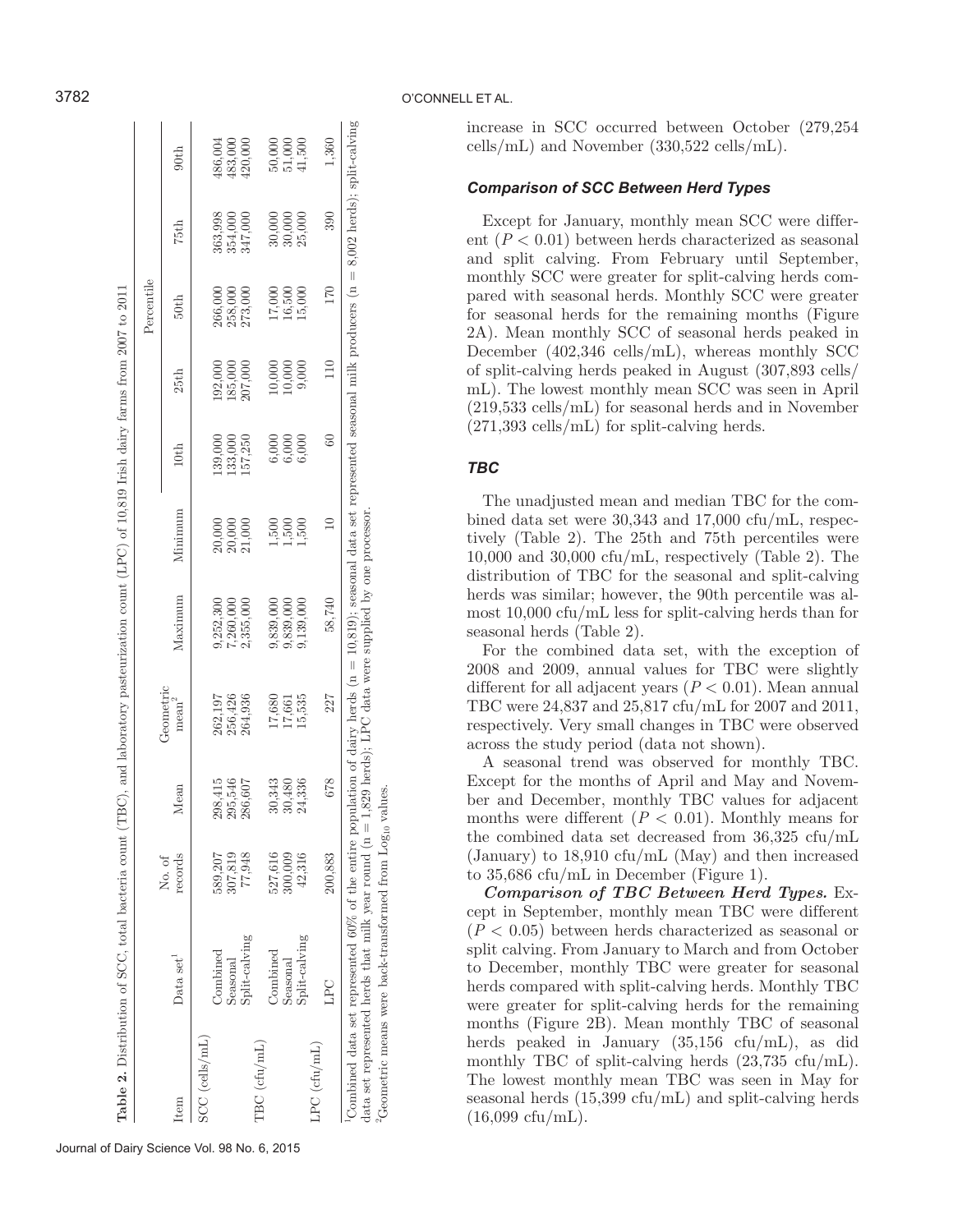

**Figure 1.** Monthly adjusted log<sub>10</sub> means (back-transformed from log<sub>10</sub> values after analysis) for SCC ( $\blacksquare$ ) and total bacteria count (TBC;  $\blacklozenge$ ) for the combined data set (10,819 Irish dairy herds, 60% of the entire population of dairy herds in Ireland) from 2007 to 2011.

*Comparison of Monthly TBC and SCC Among* 

*Herd Sizes.* Across all months, herds that sold the least amount of milk (herd size 1) had the greatest TBC and SCC (data not shown). Across all months, differences in SCC were observed between herd sizes  $1$  ( $\leq$ 36 cows) and 2 (36–56 cows), whereas differences in TBC were observed in all months except January and December. Differences in TBC between herd sizes 2 and 3 were observed across all months except January. Differences in TBC between herd sizes 3 and 4 were observed across all months except April to July and December. No significant differences in SCC were observed among herd sizes 2, 3, and 4 during February. Differences in SCC between herd sizes 3 and 4 were observed across all months except during the summer months of June, July, and August (Figure 3).

## *LPC*

For LPC, all adjacent years were different  $(P < 0.01;$ data not shown): LPC increased from 194 cfu/mL in 2007 to 265 cfu/mL in 2008, declined to 216 cfu/mL in 2009, and then increased to 263 cfu/mL in 2011. Month by year interactions showed that LPC were greater between June and August 2008 compared with other years. The LPC for June, July, and August 2008 were 283, 348, and 374 cfu/mL, respectively. Meanwhile, LPC for these months in remaining years ranged between 145 and 282 cfu/mL.

Values for LPC demonstrated seasonal trends. The LPC was least in March and April, increased until September and October, and then declined (Figure 4). Differences in LPC were observed for the months of February and March, all months between May and August, and between October and November  $(P < 0.01)$ .

#### **DISCUSSION**

The sustained delivery of high-quality dairy products depends on production of raw bulk milk with minimal bacterial contamination and SCC (Elmoslemany et al., 2010; Ruegg and Pantoja, 2013). Monitoring of trends in milk quality allows industry stakeholders to assess progress, evaluate the efficiency of control programs, and identify critical management issues. Knowledge of regional trends in milk quality can provide insight into how external factors (such as climate, milk pricing, and production systems) influence milk quality and increase understanding about differences in milk quality throughout the world.

The data included in this study were a convenience sample obtained from 9 processors. Herds were not randomly sampled and the results may not be representative of the entire Irish dairy industry. However, participating processors collected milk from 60% of all dairy herds in Ireland (IDF, 2012) and results can likely be extrapolated to most dairy herds in the regions where the processors operate. Additionally, the increase in milk yield of 9.44% seen in this study and the estimated herd size of 65 cows reflect national figures that indicate an increase in milk production of 10% and estimate current herd size to be 58 cows (CSO, 2012, 2014). It is also realistic to assume that the results may be applicable to dairy herds in other regions that have a similar climate and use similar production systems.

In the current study, annual bulk tank SCC reached a peak of 272,647 cells/mL in 2009 (an increase of almost 9,000 cells/mL from the previous year). Although statistically significant, this increase is probably not biologically relevant. During the same period, other EU countries (such as Spain and Belgium) reported similar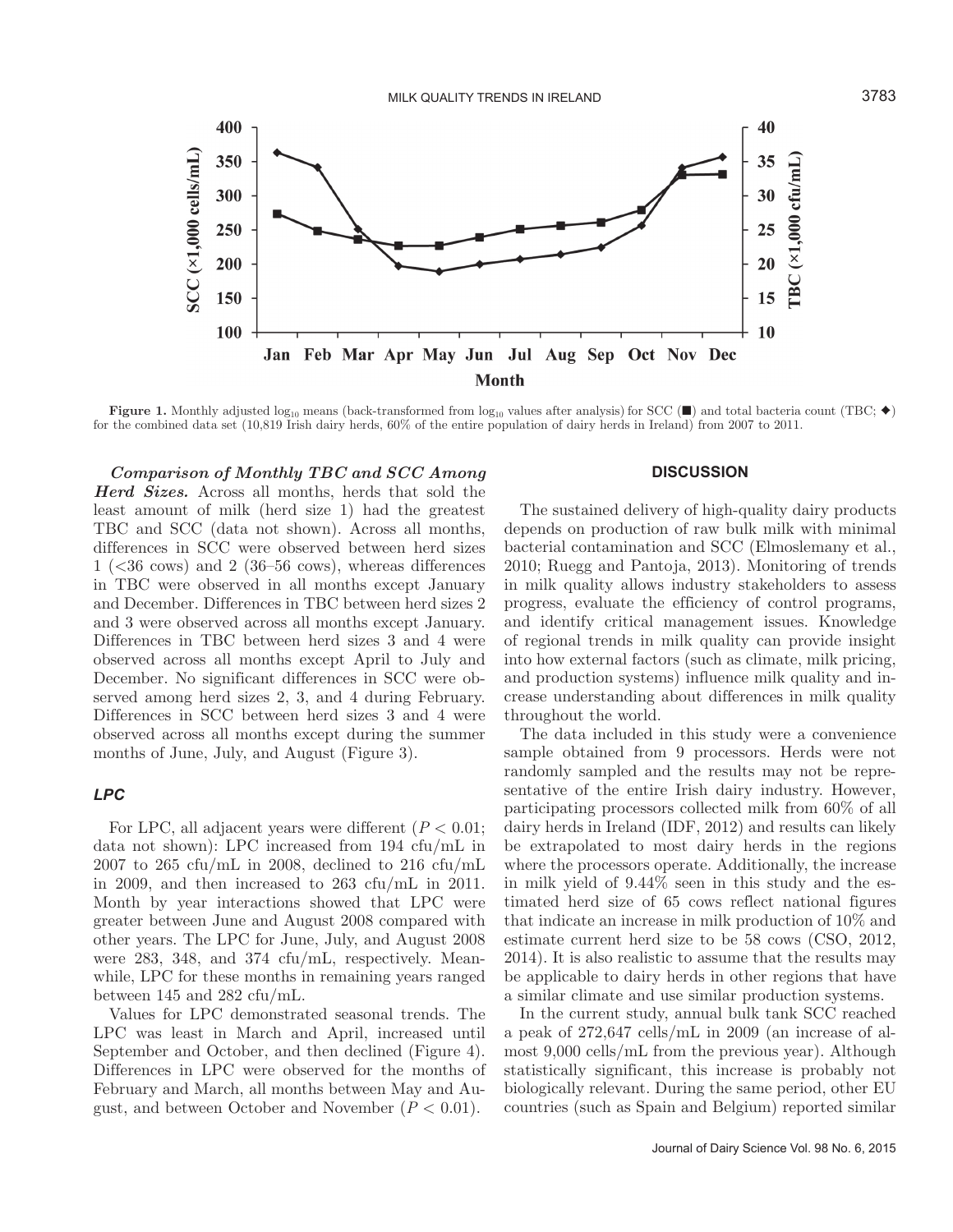

**Figure 2.** Comparison of monthly SCC (A) and total bacteria count (TBC; B) means (back-transformed from  $log_{10}$  values after analysis) for seasonal  $\blacklozenge$ ; seasonal milk producers (n = 8,002 herds) in Ireland and split-calving  $\Box$ ; producers that milk year round (n = 1,829 herds) in Ireland] data sets from 2007 to 2011.

minimal increases in SCC (De Vliegher; 2013; Jimenez, 2013). The worldwide decrease in milk prices in 2009 (IFCN, 2009) may have resulted in less investment in control practices and increased incidence of IMI.

To effectively manage bulk tank SCC, it is necessary to identify cows and quarters with high SCC. Participation in milk recording schemes has been associated with lower bulk tank SCC in Ireland (Kelly et al., 2009a). Although milk recording identifies problem cows, it is the subsequent actions of the farmer that have the ability to result in lower bulk SCC. Such actions include culture, segregation, treatment, or removal of infected cows from the herd (Cook et al., 2002; Rhoda and Pantoja 2012). The number of cows enrolled in a milk-recording scheme in Ireland declined by 8% from 2008 to 2009, likely as a consequence of the severe financial pressure due to the decrease in milk price (ICBF, 2009). Subsequently, the number of cows enrolled increased by 10% from 2009 to 2011 (ICBF, 2011) while SCC declined by 28,248 cells/mL. Likewise, enrollment in milk-recording programs in the United States has been associated with reduced prevalence of subclinical mastitis (Wilson et al., 1997). United States dairy herds enrolled in monthly DHI testing of SCC have demonstrated continuous annual reductions in test-day SCC from 276,000 cells/mL (2007) to 217,000 cells/mL (2011; NMC, 2012). The substantial decrease in milk price experienced by farmers in 2009 in Ireland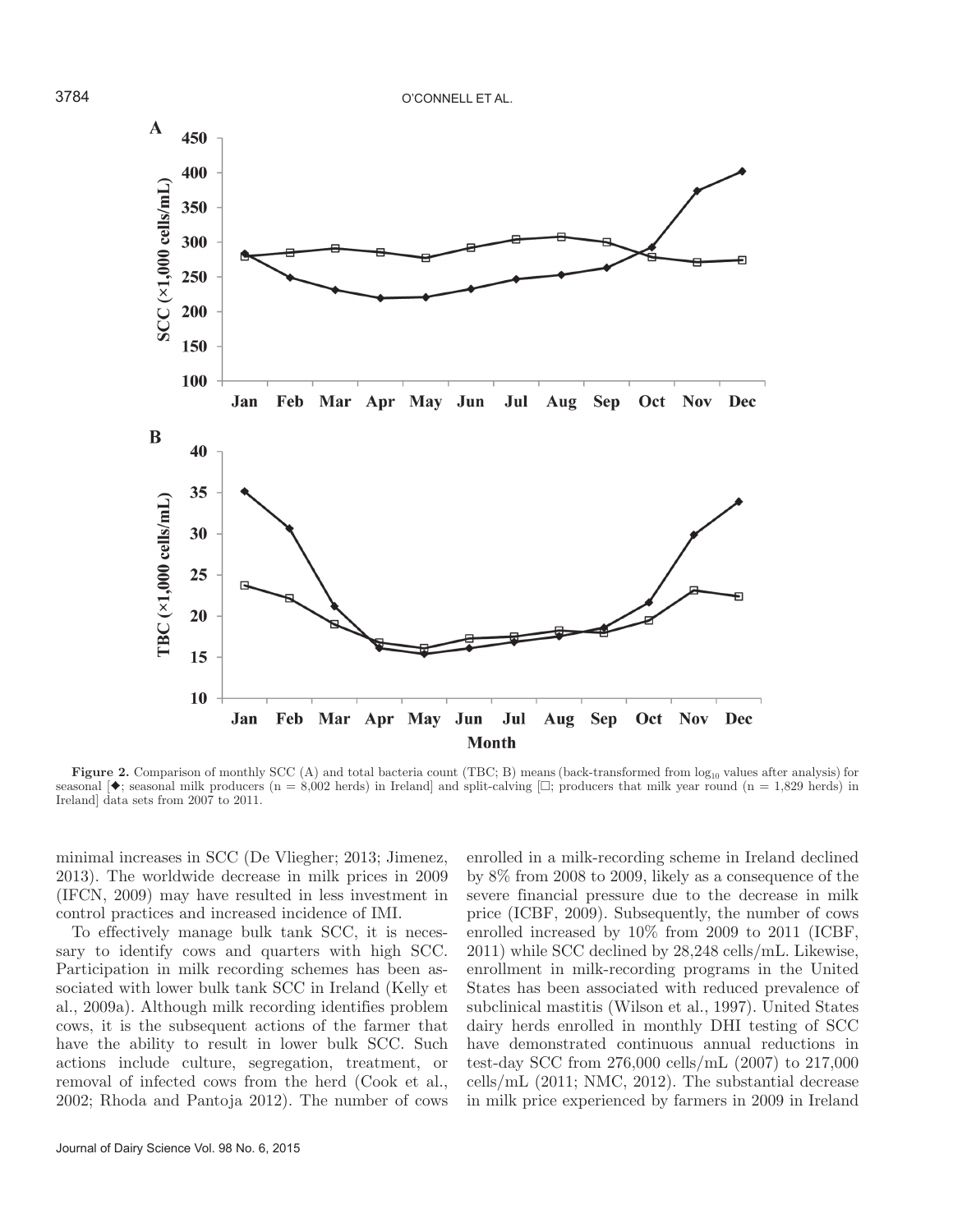

**Figure 3.** Association between herd size and SCC of Irish dairy herds. Herd size  $1(\blacklozenge) = \langle 162, 881 \text{ L/yr}, \langle 36 \text{ cows}; \rangle$  herd size  $2 (\square) = 162, 881$ to 252,735 L/yr, between 36 and 56 cows; herd size  $3(\triangle) = 252,736$  to 366,764 L/yr, between 56 and 81 cows; herd size 4 (- $\circ$ -, dashed line) =  $>366,764$  L/yr,  $>81$  cows. Monthly means were back-transformed from  $log_{10}$  values after analysis.

(DAFM, 2010b) may have resulted in less investment by farmers in mastitis control and milk recording for that year.

Cell Check is an Irish program that was established by Animal Health Ireland in 2009 with the objective of providing guidance and resources to help farmers

produce higher quality milk (http://www.animalhealth ireland.ie). Bulk tank SCC values can respond rapidly to interventions (Rodrigues et al., 2005), and the launching of the Cell Check program may have influenced some dairy producers to work proactively to prevent mastitis. Additional factors that may have resulted



**Figure 4.** Monthly adjusted Log<sub>10</sub> means (back-transformed from log<sub>10</sub> values after analysis) for laboratory pasteurization count (LPC; data are from one Irish processor only) from 2007 to 2011.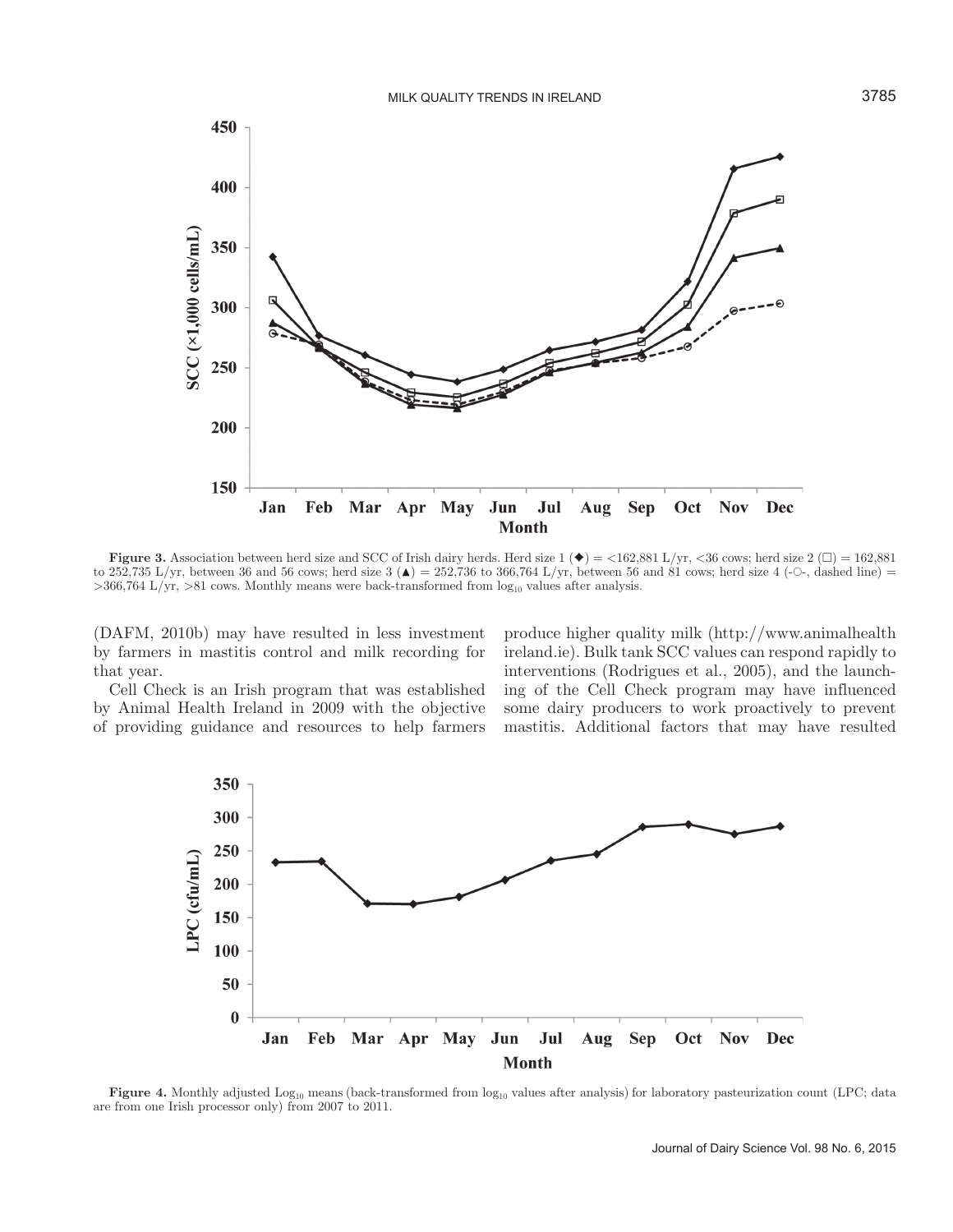in lower BTSCC since 2009 include an increased milk price (National Milk Agency, 2010) and considerably less rainfall in 2010 (Met Éireann, 2010).

Due to the dominance of seasonal milk production in Ireland, any seasonal effects seen in monthly means for the combined data set are highly confounded with DIM. Therefore, it is difficult to establish seasonal trends independent of DIM. For herds included in the combined data set, monthly mean SCC was least during spring (February to April) and increased from May, with the greatest increase occurring between October and December. Similar but less-pronounced trends have been reported for dairy herds in New Zealand (DairyNZ, 2011). It is well documented that bulk milk SCC increases toward the end of lactation (Berry et al., 2006; Hagnestam-Nielsen et al., 2009; Kelly et al., 2009a) and is related to increased prevalence of cows with chronic subclinical mastitis. Herds with greater bulk tank SCC  $(>200,000 \text{ cells/mL})$  tend to have greater prevalence of IMI caused by contagious pathogens (Fenlon et al., 1995; Barkema et al., 1998; Rodrigues et al., 2005).

For the combined data set, peak milk production coincided with the lowest monthly mean bulk tank SCC. At the herd level, dilution due to increased milk production can contribute to a reduction in bulk tank SCC (Schepers et al., 1997). However infection at the cow level can still exist. When corrected for stage of lactation and test-day milk yield, individual cow SCC was greater and more variable in spring and summer compared with autumn and winter (Archer et al., 2013). This result highlights the importance of identifying and managing infected cows during spring and summer to prevent chronic infections from persisting into late lactation. The most prevalent mastitis pathogens among Irish herds are *Staphylococcus aureus* and *Streptococcus uberis* (Barrett et al., 2005; Keane et al., 2013). The prevalence of *Staph. aureus* mastitis in dairy herds is likely to increase with DIM due to increased exposure. Reducing bulk tank SCC in late lactation requires preventative action such as the implementation of the 5-point plan (Neave et al., 1969) and segregation of chronically infected cows earlier in lactation or premature dry-off of high-SCC cows.

Previous research conducted in the Netherlands has shown that farmers are more likely to respond to penalties (rather than bonuses) regarding the adoption of management measures aimed at improving udder health (Huijps et al., 2010). In Ireland, the SCC threshold for penalty was set at 400,000 cells/mL during 2007 and 2011. Monetary penalties applied to farmers by the processors are based on monthly arithmetic SCC means. In the current study, monthly mean SCC only approached threshold limits for penalty in November and December. For the majority of Irish dairy produc-

Journal of Dairy Science Vol. 98 No. 6, 2015

ers (seasonal farmers), these months coincide with the end of lactation and drying off. As most farmers can maintain SCC below the penalty threshold for most of the lactation, there is little incentive for farmers to improve SCC in late lactation when minimal milk is produced. Additionally, although the EU limit for SCC is 400,000 cells/mL, this figure is based on a 3-mo rolling geometric mean. Thus, for seasonal herds, the dry months will compensate for the high SCC experienced at the end of lactation so it is very unlikely that milk collection will be refused despite considerably greater bulk tank SCC. Therefore, farmers can meet EU regulations without need for management changes that result in lower SCC.

To identify seasonal and split-calving herds from the national data set, we used the proportion of milk volume sold each month and the months in which milk was supplied. Peak milk production on seasonal herds typically occurs in May or June (90 d after calving). Thus, to be classified as a seasonal farm, peak milk production had to occur in May or June. Typically, seasonal farms will not milk during December and January (the dry period for spring-calving cows); therefore, to define split-calving herds, milk supply during these typical dry months was necessary. The national milk supply peak-to-trough ratio is 5.1:1 in Ireland (CSO, 2011), indicating the dominance of seasonal milk production in Ireland. Split-calving farms should have a lower ratio than this because they supply milk year round; thus, a benchmark of 3:1 was put in place to identify these herds. Alternatively, a ratio of 7:1 was put in place to identify seasonal herds.

Seasonal herds had lower monthly mean SCC from February to August and a greater SCC from October to January compared with split-calving herds. These trends correspond roughly to differences in stage of lactation resulting from differing calving periods. Between February and August, average DIM is greater for cows in split-calving herds because cows in the winter-calving cohort are in late lactation and all cows in seasonal herds are in early or mid lactation. In contrast, between October and January, average DIM for cows in seasonal herds is greater because all cows are in late lactation, whereas cows in the winter-calving cohort in split-calving herds are in early lactation. When contagious mastitis is present in a herd, the prevalence of cows with increased SCC usually increases with DIM as a result of persistent chronic IMI and increased risk of new IMI (Ruegg and Pantoja, 2013).

The pathogen profile of subclinical mastitis of 15 herds in Ireland indicated that *Strep. uberis* mastitis was more frequently isolated from high-SCC cows in split-calving herds than in seasonal herds, whereas *Staph. aureus* was more frequently isolated from high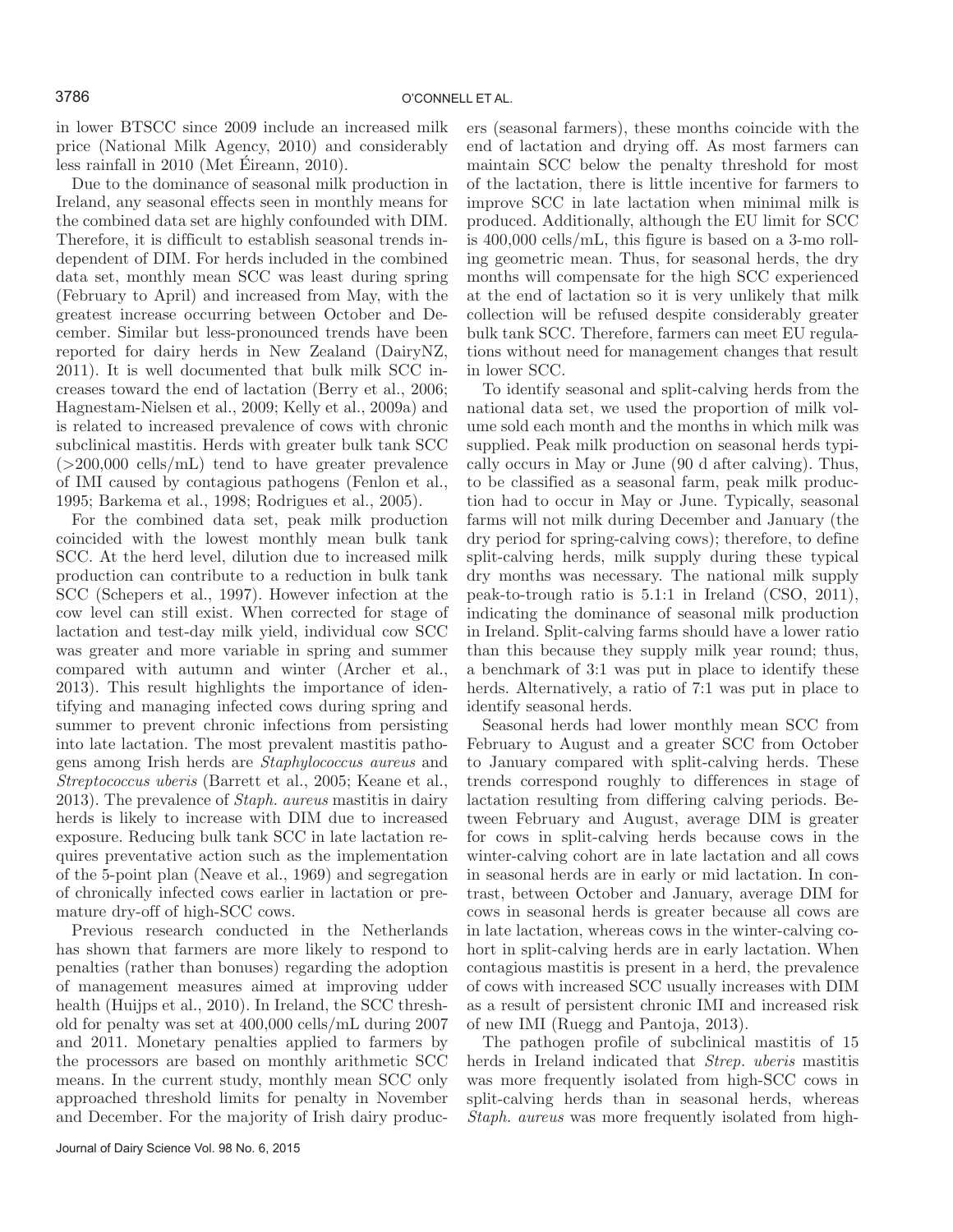SCC cows in seasonal herds (Barrett et al., 2005). Both pathogens can behave in a contagious manner (Zadoks et al., 2003; Barkema et al., 2006) and spread from infected quarters to healthy quarters at milking time. Minimizing the spread of contagious pathogens must be a goal for both seasonal and split-calving herds.

Although statistically significant, changes in bulk tank TBC throughout the study were minimal and probably not biologically relevant. Monthly arithmetic means for TBC were received from the processors and log-transformed to improve the normality of the distribution. Though this transformation dramatically improved the distribution, the data were still slightly skewed, likely because monthly arithmetic means were used, which are greatly influenced by extreme values. Therefore, caution is warranted when comparing these values to those of other studies.

Annual means of TBC have remained unchanged in the United Kingdom for the same period (DairyCo, 2014). Berry et al. (2006) reported that bulk tank TBC of Irish dairy farms  $(n = 9,113)$  decreased from approximately 30,000 cfu/mL  $(1994)$  to 16,000 cfu/mL (2004). The 1992 imposition of EU policies for milking sanitation was considered to be the main cause of the reduction. Continued declines in TBC were not observed in the current study. Since 1992, no new policies for TBC have been implemented and so farmers may have become complacent about maintaining low TBC. As a result, bulk tank TBC of herds in the combined data set were considerably greater than that reported in 2004. Annual means of TBC easily meet EU thresholds and processors do not provide financial incentives that encourage further improvements in bulk tank TBC.

Most milk produced on Irish dairy herds is stored for a minimum of 48 h and may be stored for up to 4 d during the beginning and end of seasonal lactation periods, allowing considerable time for growth of bacteria (Champagne et al., 1994). The unadjusted mean TBC for 16 large Wisconsin herds was 12,545 cfu/mL (Pantoja et al., 2009), and the majority of the herds (average herd size of 924 cows) shipped milk directly to the plant at least once per day. Compared with Wisconsin herds, the longer storage of milk in farm bulk tanks may have allowed for incubation and resulted in greater TBC for the Irish farms participating in the current study. The effect of storage time on bacterial growth is very much dependent on the initial count at milk harvest. Although some processors provided data regarding pick-up frequency, examining the effect of pick-up frequency on TBC alone would neglect other factors such as hygiene and the initial quality of milk, which are likely to be more influential on the bacteria count. Risk factors for greater TBC on Irish herds include dirty housing conditions, absence of hot water washing, and absence of teat preparation (Kelly et al., 2009b). Fewer than  $10\%$  of farmers (n = 400) reported that they washed and dried teats with a paper towel (Kelly et al., 2009b); therefore, increased emphasis on premilking teat preparation may be needed to further reduce TBC means.

Differences in monthly TBC between seasonal and split-calving herds were most apparent at the beginning and end of the year. Many split-calving herds have contracts to supply milk for the liquid milk market. Producers of liquid milk must meet stricter thresholds for TBC  $\langle$  <30,000 cells/mL) and this regulation may account for reduced TBC observed in bulk milk from split-calving herds at the beginning and end of the year. Additionally, the majority of split-calving herds were categorized as herd size 3 or 4 (data not shown) and larger herds had lower TBC, likely due to differences in facilities and management practices.

Annual means for LPC reported herein are greater than those reported elsewhere (Elmoslemany et al., 2009; Pantoja et al., 2009; Gillespie et al., 2012), suggesting that herds enrolled in this study were having difficulty maintaining low LPC counts. Four out of 5 annual mean LPC recorded were  $>200$  cfu/mL, which is above the recommended threshold that requires action (Ruegg and Reinemann, 2002). Laboratory pasteurization count is usually associated with milking equipment hygiene and sanitation (Villar et al., 1996; Reinemann et al., 2003; Elmoslemany et al., 2009), and increased LPC often indicates a failure in the cleaning process. In dairy farms on Prince Edward Island (Elmoslemany et al., 2009), risk factors for increased LPC included low temperature of the cleaning solution, high waterhardness score, and high alkalinity of alkaline detergent wash. Regulations for equipment sanitation in the EU are brief (89/362/EEC) and only note that milking equipment must be cleaned, disinfected, and rinsed with potable water. There is no requirement for milking equipment to be washed with hot water. The absence of hot water in the parlor (Kelly et al., 2009b) and daily hot washes (O'Connell et al., 2013) could account for higher annual means than reported for countries where hot washes are a daily occurrence. Irish farmers should be encouraged to carry out daily hot washes with adequate detergent to overcome cleaning failures and ultimately lower LPC.

Annual LPC peaked in 2008, and greater monthly means were seen during the summer of 2008 compared with other years. Spore-forming thermoduric bacteria are ubiquitous in soil (Heyndrickx, 2011). As soil moisture increased and in the absence of teat preparation, Christiansson et al., (1999) found that the concentration of *Bacillus cereus* spores in bulk tank milk increased. The above-normal rainfall recorded during 2008 (Met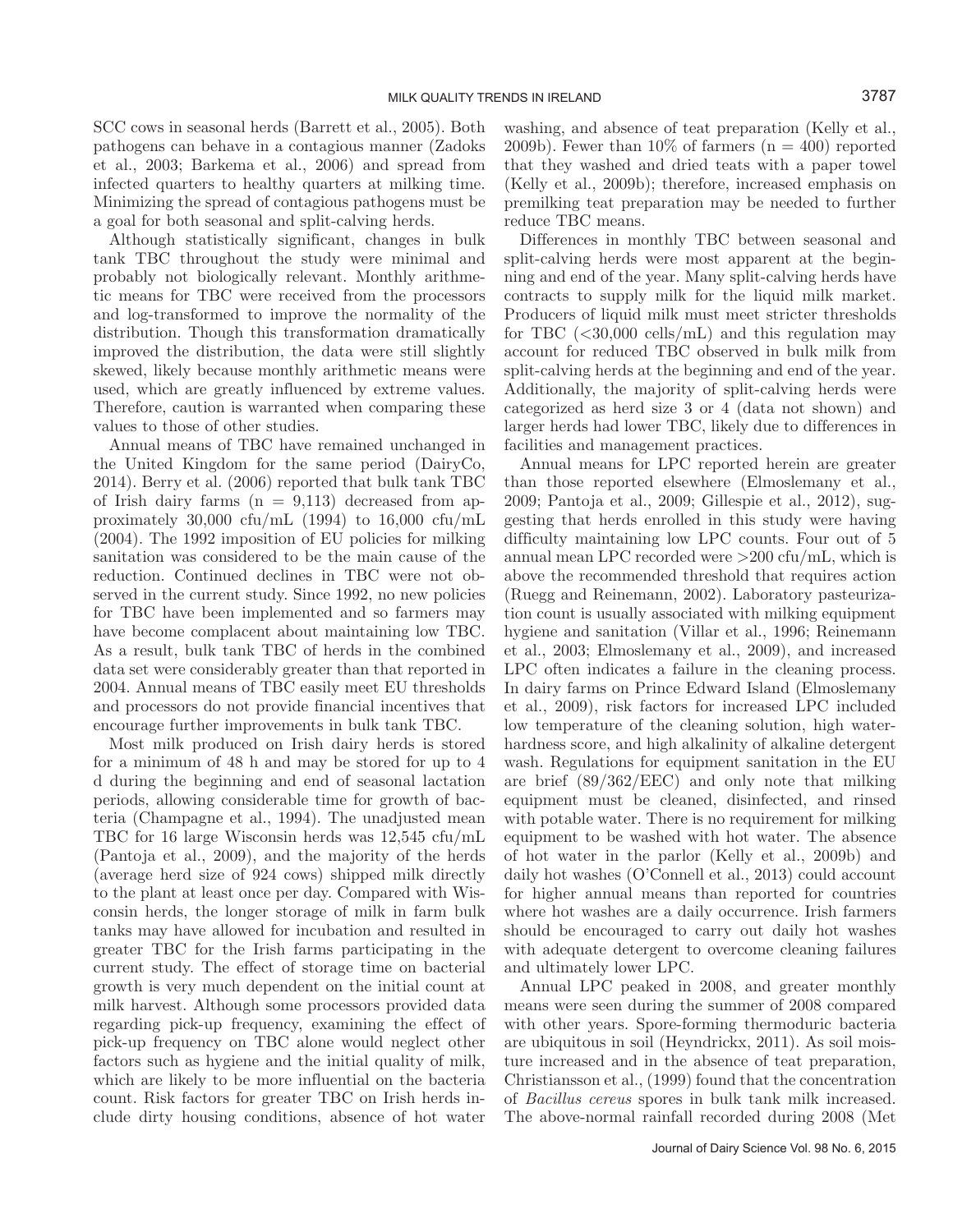Éireann, 2008) could have caused greater contamination of teats with thermoduric bacteria, which then contaminated the bulk tank milk.

In the current study, herds were tested for LPC twice a month. The lack of frequent testing may make it difficult for farmers to identify risk factors that influence LPC. Similar to trends reported by Gillespie et al. (2012), LPC was greatest in autumn and least in spring and winter. Despite current recommendations to change liners twice a year or every 2,000 milkings (Teagasc, 2008), Kelly et al.  $(2009b)$  reported that  $64\%$ of 400 farmers surveyed changed their liners once a year or less and found that this was associated with higher TBC. Declining condition of rubber teat cups and the build-up of milk residues in the milk line following continuous inadequate washes could account for the increase in LPC as lactation progresses.

Because cow numbers were unavailable to determine herd size, annual milk volume divided by the overall average milk production of Irish cows was used to establish herd-size categories. Although this form of classification did not account for underperforming large herds or overperforming small herds, the estimate closely approximated Irish census data for herd size (CSO, 2012). The estimate used in the current study resulted in 50% of farms being categorized as having >55 cows compared with census results showing that 55.48% of all farms contained >50 cows (CSO, 2012). Likewise, in the current study, the 25th percentile was similar to census data, whereby 25% of herds enrolled were estimated to have <36 cows compared with census results showing that  $24\%$  of all farms contained  $\langle 30 \rangle$ cows. The 75th percentile in this study was estimated to be 80 cows and although the census data do not give the exact breakdown, 38% of herds had between 50 and 100 cows and  $11\%$  of herds had  $>100$  cows.

In agreement with research conducted in other regions (Oleggini et al., 2001; van Schaik et al., 2002; Ingham et al., 2011), larger herds had the lowest annual mean SCC and TBC. Capital investments in improved herd facilities often require a critical herd size to generate income for improvements (Bailey et al., 1997; Archer et al., 2013). Therefore, it is often more feasible for larger herds to improve herd infrastructure compared with smaller herds. More modern facilities could have an indirect effect on milk quality, and cows on larger herds may benefit from better facilities. Operators of larger herds in Wisconsin were more likely to have regular maintenance of the milking machine, adopt a complete milking routine, use recommended premilking teat preparation practices, and submit samples of bulk milk for microbiological culture compared with operators on smaller herds and, as a result, had a lower prevalence of subclinical mastitis (Rodrigues et al., 2005). Similarly,

as herd size increased in Pennsylvania, management practices changed with respect to type of bedding used, sanitation wash (automatic, manual, or semiautomatic), dry cow treatment, forestripping, teat dipping, and towel type (Jayarao et al., 2004). In the current study, differences in SCC among herd sizes was most apparent from October to December, indicating greater prevalence of subclinical mastitis in late lactation on smaller herds. This difference in milk quality among herd sizes is most likely related to farming practices.

## **CONCLUSIONS**

Annual bulk tank SCC increased slightly from 2007 to 2009 and then declined thereafter, whereas annual TBC remained stable and LPC increased from 2007 and 2011, peaking in 2008. Seasonal trends were observed for monthly SCC, with steady increases from October as the majority of cows entered late lactation, indicating increased prevalence of subclinical mastitis in late lactation. Efforts to reduce bulk tank SCC at this time of the year are warranted. Milk quality differed when herds were categorized based on their herd type and herd size. Seasonal herds had lower SCC from February to September, whereas split-calving herds had a lower SCC thereafter. The average DIM for each herd type differed depending on the month of the year and most likely accounted for the differences in bulk tank SCC. As average DIM increases, opportunities for cows to become exposed to mastitis pathogens increase. Successful education and implementation of well-recognized mastitis control programs on Irish farms could prevent the spread of contagious mastitis and reduce SCC in late lactation. Monthly TBC was greatest at the beginning and end of the year for both split-calving and seasonal herds. Suboptimal housing conditions combined with wetter weather conditions may account for increased TBC at these times. Split-calving herds had lower TBC at the beginning and end of the year than seasonal herds, likely because most split-calving herds have to meet stricter TBC regulations. Hygienic housing conditions and improved teat preparation have the potential to reduce TBC and overcome seasonal influences at the beginning and end of the year. Larger herds had lower SCC and TBC across all months compared with smaller herds. By monitoring milk quality trends in Ireland between 2007 and 2011, we concluded that considerable improvements in milk quality were not seen. Improvements in bulk tank SCC and TBC in late lactation and during winter are warranted. This could be achieved by improving hygiene in the cow's environment, thorough teat preparation, culling chronically infected cows, drying off low-yielding cows, and improving mastitis management.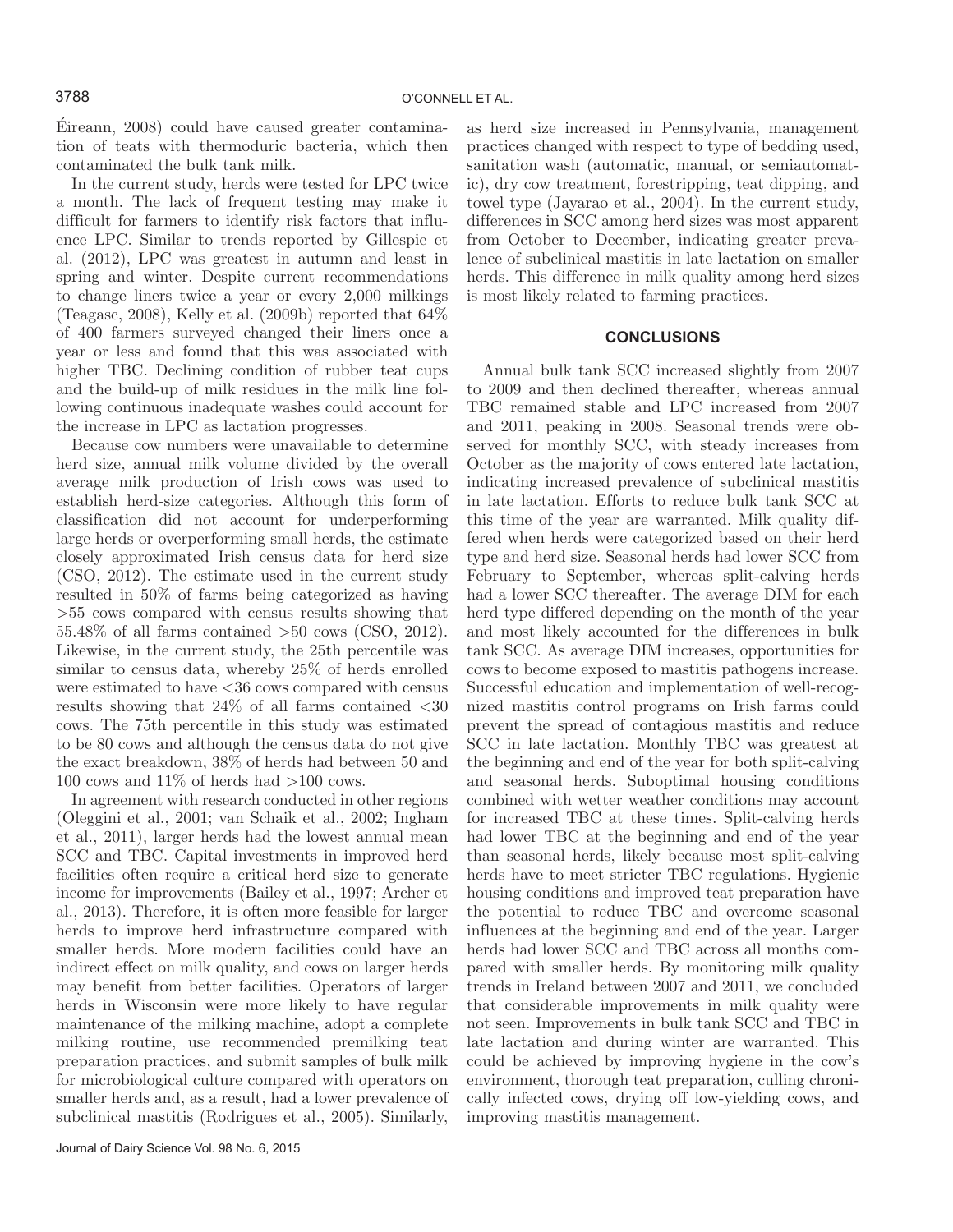## **ACKNOWLEDGMENTS**

Sincere gratitude is due to the processors who supplied the milk quality data. This work was supported by The Dairy Levy Research Trust (Dublin, Ireland). Aine O'Connell was in receipt of a Teagasc Walsh Fellowship.

#### **REFERENCES**

- Archer, S. C., F. Mc Coy, W. Wapenaar, and M. J. Green. 2013. Association of season and herd size with somatic cell count for cows in Irish, English, and Welsh dairy herds. Vet. J. 196:515–521.
- Bailey, K., D. Hardin, J. Spain, J. Garrett, J. Hoehne, R. Randle, R. Ricketts, B. Steevens, and J. Zulovich. 1997. An economic simulation study of large-scale dairy units in the Midwest. J. Dairy Sci. 80:205–214.
- Barbano, D. M., Y. Ma, and M. V. Santos. 2006. Influence of raw milk quality on fluid milk shelf life. J. Dairy Sci. 89(E. Suppl.):E15–E19.
- Barkema, H. W., Y. H. Schukken, T. J. Lam, M. L. Beiboer, H. Wilmink, G. Benedictus, and A. Brand. 1998. Incidence of clinical mastitis in dairy herds grouped in three categories by bulk milk somatic cell counts. J. Dairy Sci. 81:411–419.
- Barkema, H. W., Y. H. Schukken, and R. N. Zadoks. 2006. Invited review: The role of cow, pathogen, and treatment regimen in the therapeutic success of bovine *Staphylococcus aureus* mastitis. J. Dairy Sci. 89:1877–1895.
- Barrett, D., A. Healy, F. Leonard, and M. Doherty. 2005. Prevalence of pathogens causing subclinical mastitis in 15 dairy herds in the Republic of Ireland. Ir. Vet. J. 58:333–337.
- Berry, D. P., B. O'Brien, E. J. O'Callaghan, K. O. Sullivan, and W. J. Meaney. 2006. Temporal trends in bulk tank somatic cell count and total bacterial count in Irish dairy herds during the past decade. J. Dairy Sci. 89:4083–4093.
- Bertocchi, L., F. Fusi, and A. Scalvenzi. 2012. Preliminary observations on the relationship between animal welfare and somatic cell count of milk. Large Animal Review 18:259–263.
- Chambers, J. V. 2002. The microbiology of raw milk. Pages 39–90 in Dairy Microbiology Handbook, 3rd ed. R. K. Robinson, ed. John Wiley & Sons, Inc. Publication, New York, NY.
- Champagne, C. P., R. R. Laing, D. Roy, A. A. Mafu, M. W. Griffiths, and C. White. 1994. Psychrotrophs in dairy products: their effects and their control. Crit. Rev. Food Sci. Nutr. 34:1–30.
- Christiansson, A., J. Bertilsson, and B. Svensson. 1999. Bacillus cereus spores in raw milk: factors affecting the contamination of milk during the grazing period. J. Dairy Sci. 82:305–314.
- Cook, N. B., T. B. Bennett, K. M. Emery, and K. V. Nordland. 2002. Monitoring nonlactating cow intramammary infection dynamics using DHI somatic cell count data. J. Dairy Sci. 85:1119–1126.
- CSO. 2011. Intake of cow's milk by creameries and pasteurisers by domestic or import source, month and statistic. Accessed Nov. 21, 2013. http://www.cso.ie/px/pxeirestat/Statire/SelectVarVal/ Define.asp?maintable=AKM01&PLanguage=0
- CSO. 2012. Census of agriculture 2010- final results. Accessed Oct. 9, 2014. http://www.cso.ie/en/media/csoie/releasespublications/ documents/agriculture/2010/full2010.pdf
- CSO. 2014. Intake of cows milk by creameries and pasteurisers by domestic or import source, year and statistic. Accessed Dec. 26, 2014. http://www.cso.ie/px/pxeirestat/Statire/SelectVarVal/ saveselections.asp
- DAFM. 2010a. Food Harvest 2020. A vision for Irish agri-food and fisheries. Accessed Jun. 21, 2013. http://www.agriculture.gov.ie/ media/migration/agri-foodindustry/foodharvest2020/2020FoodH arvestEng240810.pdf.
- DAFM. 2010b. Annual review and outlook for agriculture, fisheries and food  $2010/2011$ . Accessed Jul.  $29$ ,  $2013$ . http://www.agriculture.gov.ie/publications/2011/ annualreviewandoutlookforagriculturefisheriesandfood20102011/ agriculturalcommoditiesinputs/milk/.
- DAFM, 2011. Report on the establishment of a national conversion relationship between the BactoCount and BactoScan routine method results and anchor method results for enumerating total bacterial count in raw cow's milk. Dairy Science Laboratory, Backweston campus, Cellbridge, Kildare, Ireland.
- DairyCo. 2014. Milk production hygienic quality of milk. Accessed Jun. 24, 2014. http://www.dairyco.org.uk/resources-library/ market-information/supply-production/gb-hygienic-quality/.
- DairyNZ. 2011. New Zealand dairy statistics 2010–11. Accessed Jun. 3, 2014. http://www.dairynz.co.nz/media/434167/new\_zealand\_ dairy\_statistics\_2010-11.pdf.
- De Vliegher, S. 2013. Belgium milk quality report. Page 40 in Natl. Mastitis Counc. Annual Mtg. Proc., San Diego, Ca, Natl. Mastitis Counc., Inc., Verona, WI.
- Dillon, P. 2011. The Irish dairy industry—Planning for 2020. Page 1–24 in Proc. Natl. Dairy Conf. 2011: The Irish Dairy Ind.: To 2015 and Beyond. Teagasc, Cork, Ireland.
- Dillon, P., S. Crosse, G. Stakelm, and F. Flynn. 1995. The effect of calving date and stocking rate on the performance of spring-calving dairy cows. Grass Forage Sci. 50:286–299.
- Elmoslemany, A. M., G. P. Keefe, I. R. Dohoo, and B. M. Jayarao. 2009. Risk factors for bacteriological quality of bulk tank milk in Prince Edward Island dairy herds. Part 2: Bacteria count-specific risk factors. J. Dairy Sci. 92:2644–2652.
- Elmoslemany, A. M., G. P. Keefe, I. R. Dohoo, J. J. Wichtel, H. Stryhn, and R. T. Dingwell. 2010. The association between bulk tank milk analysis for raw milk quality and on-herd management practices. Prev. Vet. Med. 95:32–40.
- EEC (European Economic Community). 1992. Council Directive 92/46/EEC. Commission Document 39L0046. June 1992. EEC, Brussels, Belgium.
- Fenlon, D. R., D. N. Logue, J. Gunn, and J. Wilson. 1995. A study of mastitis bacteria and herd management practices to identify their relationship to high somatic cell counts in bulk tank milk. Br. Vet. J. 151:17–25.
- Geary, U., N. Lopez-Villalobos, N. Begley, F. McCoy, B. O'Brien, L. O'Grady, and L. Shalloo. 2012. Estimating the effect of mastitis on the profitability of Irish dairy herds. J. Dairy Sci. 95:3662–3673.
- Gillespie, B. E., M. J. Lewis, S. Boonyayatra, M. L. Maxwell, A. Saxton, S. P. Oliver, and R. A. Almeida. 2012. Short communication: Evaluation of bulk tank milk microbiological quality of nine dairy herds in Tennessee. J. Dairy Sci. 95:4275–4279.
- Hagnestam-Nielsen, C., U. Emanuelson, B. Berglund, and E. Strandberg. 2009. Relationship between somatic cell count and milk yield in different stages of lactation. J. Dairy Sci. 92:3124–3133.
- Halasa, T., M. Nielen, A. P. W. De Roos, R. Van Hoorne, G. de Jong, T. J. G. M. Lam, T. van Werven, and H. Hogeveen. 2009. Production loss due to new subclinical mastitis in Dutch dairy cows estimated with a test-day model. J. Dairy Sci. 92:599–606.
- Hayes, M. C., R. D. Ralyea, S. C. Murphy, N. R. Carey, J. M. Scarlett, and K. J. Boor. 2001. Identification and characterization of elevated microbial counts in bulk tank raw milk. J. Dairy Sci. 84:292–298.
- Heyndrickx, M. 2011. The importance of endospore-forming bacteria originating from soil for contamination of industrial food processing. Appl. Environ. Soil Sci. 2011:561975. http://dx.doi. org/10.1155/2011/561975.
- Huijps, K., H. Hogeveen, G. Antonides, N. I. Valeeva, T. J. G. M. Lam, and A. G. J. M. O. Lansink. 2010. Sub-optimal economic behavior with respect to mastitis management. Eur. Rev. Agric. Econ. 37:553–568.
- ICAR. 2009. National milk production. Accessed Jun. 24, 2014. http:// www.survey-icar.org/cow\_survey/Ireland/IRE\_index.htm.
- ICBF. 2009. ICBF 2009 Annual report. Accessed Jul 4, 2014. http:// www.icbf.com/publications/files/Annual\_Report\_for\_2009.pdf.
- ICBF. 2011. ICBF 2011 Annual report. Accessed Jun. 24, 2013. http:// www.icbf.com/publications/files/Annual\_Report\_2011v2.pdf.
- IDF. 2012. The world dairy situation 2012. Accessed Jun. 21, 2013. http://dms/sites/Research/MPA/Moorepark%20Library%20 Documents/IDF%20Bulletins/Bull%20IDF%20458%20%20 2012%20The%20World%20Dairy%20Situation%202012.pdf.